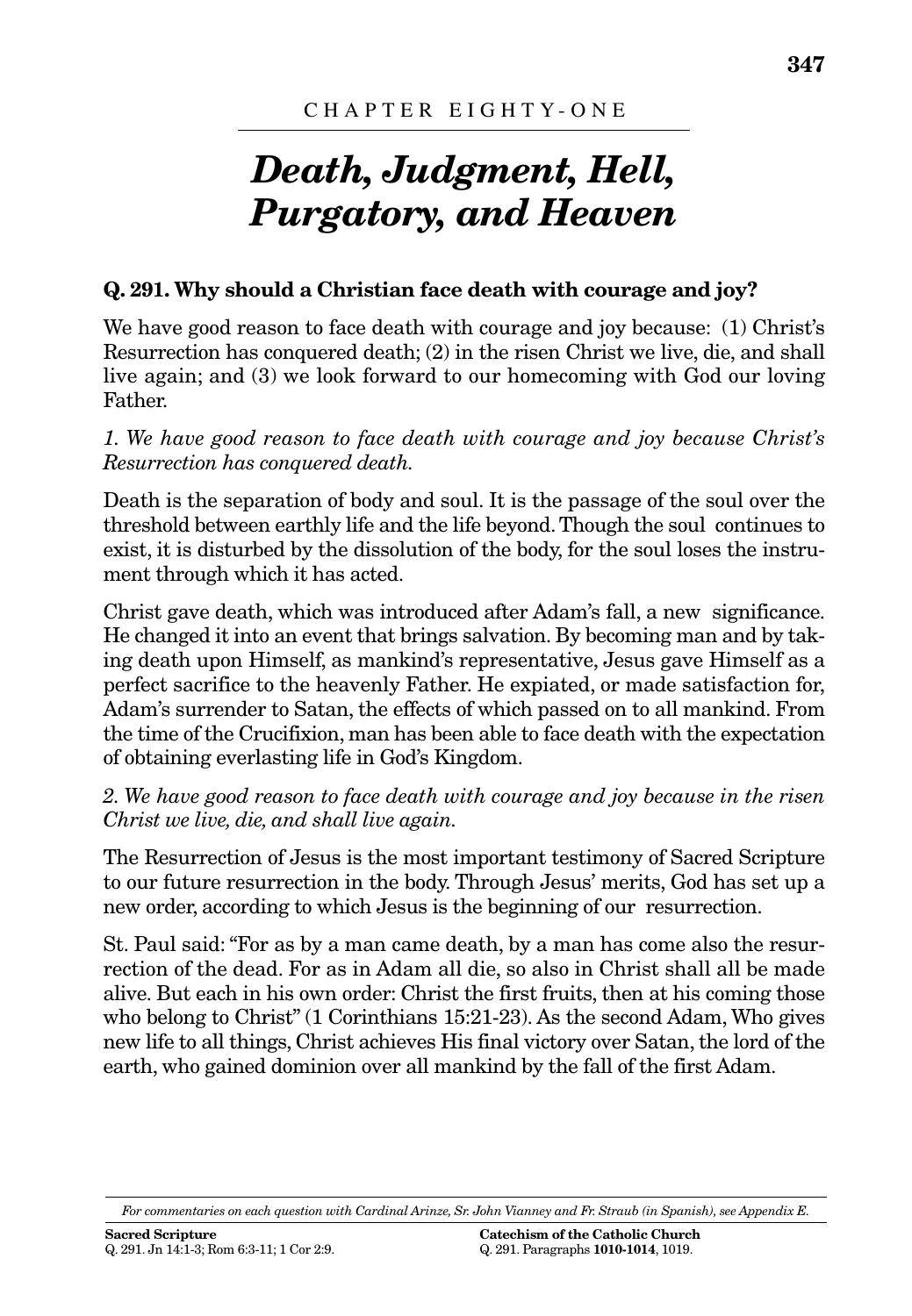*3. We have good reason to face death with courage and joy because we look forward to our homecoming with God our loving Father.*

As Catholics, we believe that the just, who have been made perfect through death and Purgatory, are now in heaven, though they have not yet risen in the body, nor undergone the final judgment.

Heaven is the fullness of the Kingdom of God. It would be insufficient to consider heaven only as the place or state of reward from the standpoint of individual happiness. In fact, it is primarily a place and form of the manifestation of God's glory. Each of us is called to glorify God in heaven in a perfect manner. The essential element in this adoration and honor is our love and self-surrender to Him.

God is the highest good Whom we not only shall know and love, but also live within, in a mysterious sharing of His life. This life in God is purest joy, everlasting rest, fullest attainment, and quiet happiness.We look forward to this state of perfection, the greatest experience of our whole lives. It surpasses any experience we may have on this earth. So, we should face death with courage and joy, as we await our homecoming with God our loving Father.



#### *Sacred Scripture*

Let your loins be girded and your lamps burning, and be like men who are waiting for their master to come home from the marriage feast, so that they may open to him at once when he comes and knocks. Blessed are those servants whom the master finds awake when he comes; truly, I say to you, he will gird himself and have them sit at table, and he will come and serve them. If he comes in the second watch, or in the third, and finds them so, blessed are those servants! *Luke 12:35-38*

#### *Catechism of the Catholic Church*

**1010** Because of Christ, Christian death has a positive meaning: "For to me to live is Christ, and to die is gain." "The saying is sure: if we have died with him, we will also live with him." What is essentially new about Christian death is this: through Baptism, the Christian has already "died with Christ" sacramentally, in order to live a new life; and if we die in Christ's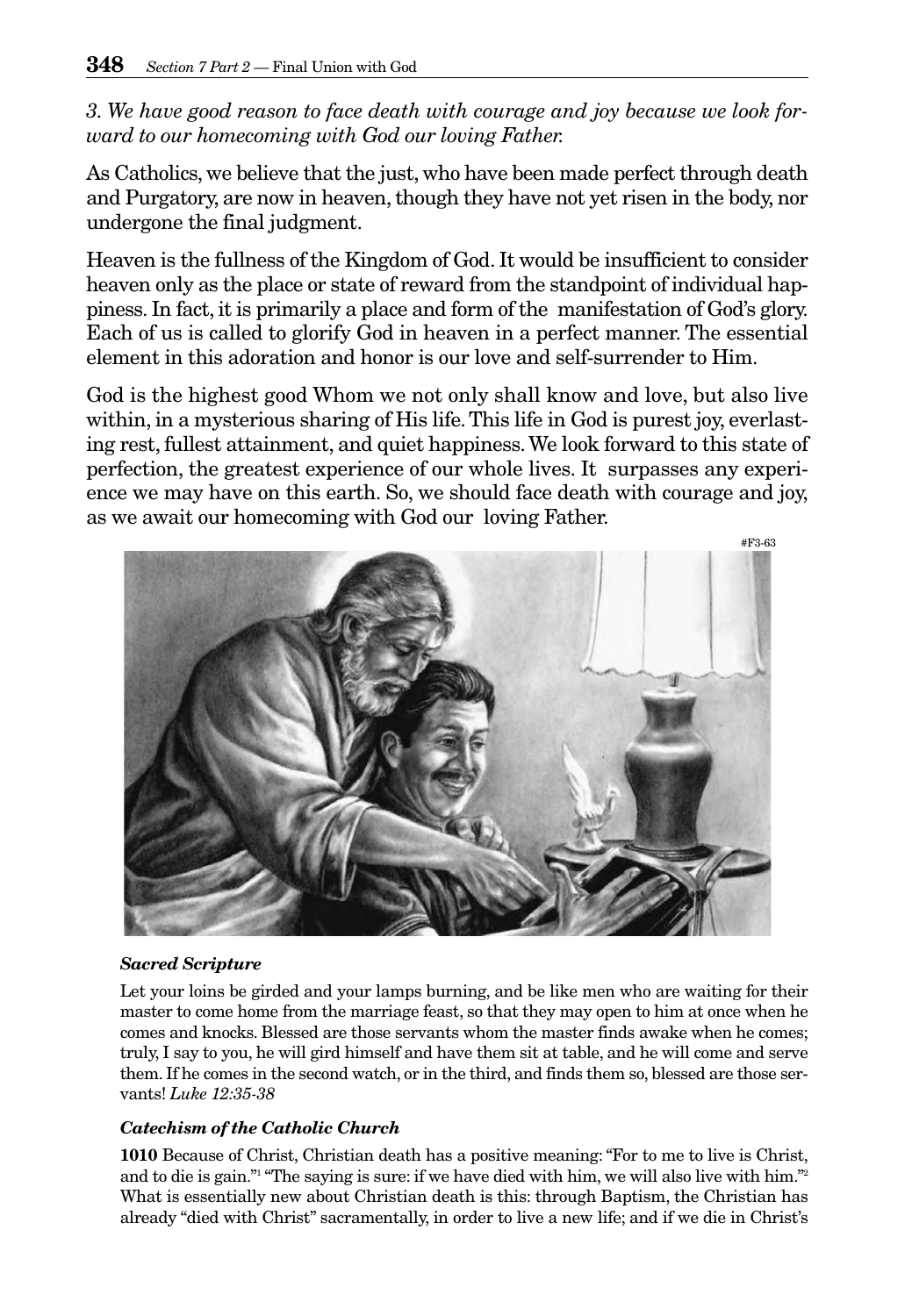grace, physical death completes this "dying with Christ" and so completes our incorporation into him in his redeeming act: "It is better for me to die in *(eis)* Christ Jesus than to reign over the ends of the earth. Him it is I seek — who died for us. Him it is I desire — who rose for us. I am on the point of giving birth.… Let me receive pure light; when I shall have arrived there, then shall I be a man."3

#### *Vatican Council II*

While the mind is at a loss before the mystery of death, the Church, taught by divine Revelation, declares that God has created man in view of a blessed destiny that lies beyond the limits of his sad state on earth. Moreover, the Christian faith teaches that bodily death, from which man would have been immune had he not sinned, will be overcome when that wholeness which he lost through his own fault will be given once again to him by the almighty and merciful Savior. For God has called man, and still calls him, to cleave with all his being to him in sharing for ever a life that is divine and free from all decay. *Modern World, 18*



#### *Summary Prayer*

*Lord, may the thought of death be ever present to the eyes of our souls. May the remembrance of the final judgment and of the torment which the lost experience be continually in our minds, that we may never deliberately commit sin. When You return from the celestial wedding feast which You celebrate in heaven with Your Bride, the Church Triumphant, and You come again as Judge, may we be ready to enter with You into the eternal reward which You have prepared for Your watchful servants.*

*Jesus, help us to prepare ourselves for Your coming by detaching our affections from earthly things. When we are called upon to meet You, we must* not be hindered by attachments to the things of the earth. We want to lift *high in the darkness of this mortal existence "a burning lamp" to symbolize the flame of our devotion, which has been fed by meditation on the eternal truths, as a lamp is fed by oil, that You may see its bright light immediately upon Your coming.*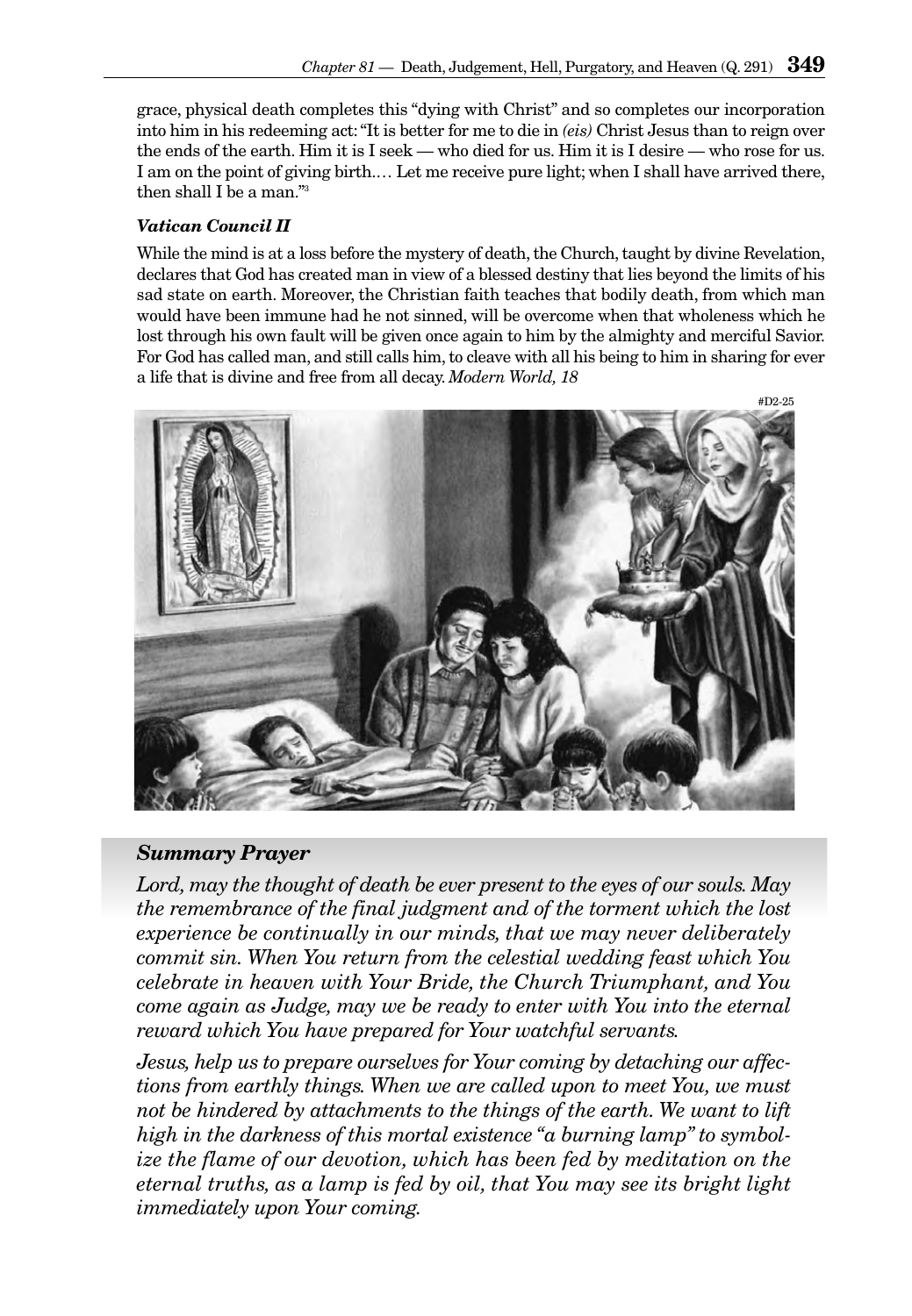*Help us to live as watchful servants of our heavenly Master, withdrawn from the interests of this passing world, through self-sacrifice and tending toward the eternal and heavenly country by means of prayer, good works, and frequent reception of the sacraments.*

*Jesus, help us to die in the state of grace, so that the day of our death may be for us a day of redemption, a day that we may hail with gladness. But, best of all, may it be the day on which we shall see You, the Friend Whom we have loved and served all our lives. Even if You send us away from Your presence for a while, until we are cleansed from the remnants of venial sins which still stain our souls, we know that we shall soon be admitted to the beatific vision of Your glorious face forever and ever. Amen.*

#### *Doctrine* • *Moral* • *Worship Exercise* (see Appendix B for answer key)

- 1. What are three reasons why Christians should face death with courage and joy?
- 2. How can you prepare yourself for a peaceful and holy death?
- 3. Pray the Rosary with your family, asking Our Lady to pray for each person "now and at the hour of death. Amen."

### **Q. 292. What is the particular judgment?**

At the very instant that the soul leaves the body, it is judged by Almighty God. This is the particular judgment.

If we die with no sins on our soul which require atonement or satisfaction, the immediate sight of God in heaven will itself be our judgment.

#### *Sacred Scripture*

For nothing is covered that will not be revealed, or hidden that will not be known. *Matthew 10:26* And before him no creature is hidden, but all are open and laid bare to the eyes of him with whom we have to do. *Hebrews 4:13*

#### *Catechism of the Catholic Church*

**1022** Each man receives his eternal retribution in his immortal soul at the very moment of his death, in a particular judgment that refers his life to Christ: either entrance into the blessedness of heaven—through a purification<sup>1</sup> or immediately,<sup>2</sup>—or immediate and everlasting damnation.<sup>3</sup> At the evening of life, we shall be judged on our love.<sup>4</sup>

#### *Vatican Council II*

When the Lord will come in glory, and all his angels with him (cf. Mt. 25:31), death will be no more and all things will be subject to him (cf. 1 Cor. 15:26-27). But at the present time some of his disciples are pilgrims on earth. Others have died and are being purified, while still others are in glory, contemplating "in full light, God himself triune and one, exactly as he is" [Ecumenical Council of Florence (1438-45), Decree for the Greeks]. All of us, however, in varying degrees and in different ways share in the same charity towards God and our neighbors, and we all sing the one hymn of glory to our God. All, indeed, who are of Christ and who have

*For commentaries on each question with Cardinal Arinze, Sr. John Vianney and Fr. Straub (in Spanish), see Appendix E.*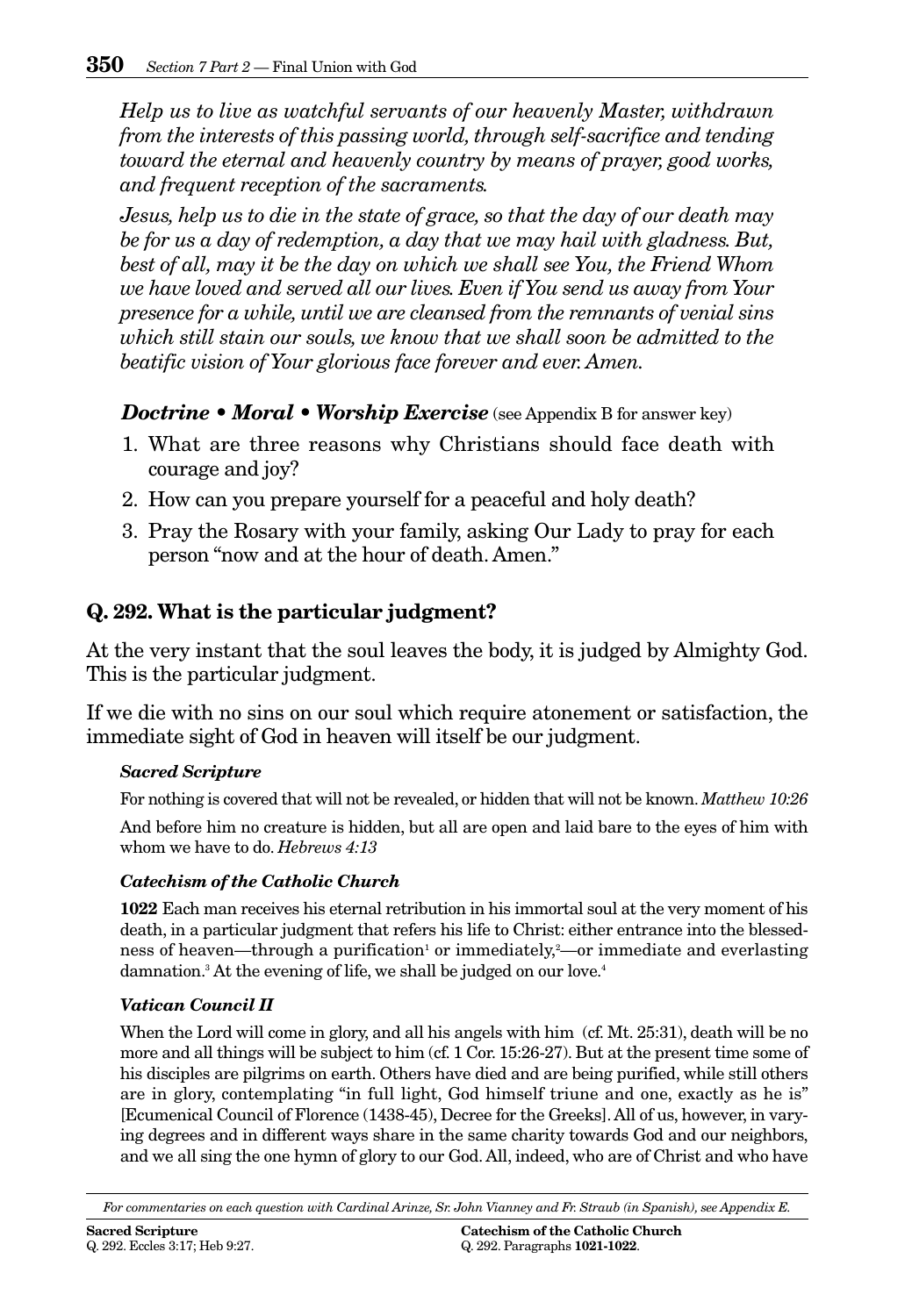his Spirit form one Church and in Christ cleave together (Eph. 4:16). So it is that the union of the wayfarers with the brethren who sleep in the peace of Christ is in no way interrupted, but on the contrary, according to the constant faith of the Church, this union is reinforced by an exchange of spiritual goods. *The Church, 49*



**Catechism by Diagram**  $\text{H}_{\text{H}33-17}$ 

**The Particular Judgment**. At the moment the soul leaves the body after death, it is judged (scale) by Jesus Christ (monogram). If it is in the state of grace, it goes to Heaven (heart to Heaven), or, if it has to undergo temporal punishment for sins not yet atoned for (heart with spots in fire), it first goes to Purgatory. If it is in mortal sin (black heart), it does not die in the state of grace and goes to eternal punishment (fire, devil).

#### *Summary Prayer*

*Father, You weigh what is in our hearts. Free us from all evil, and as we wait for Your day of judgment, set a firm guard on our thoughts, so that, as we return good for evil, we may praise Your kind justice forever and ever. Amen.*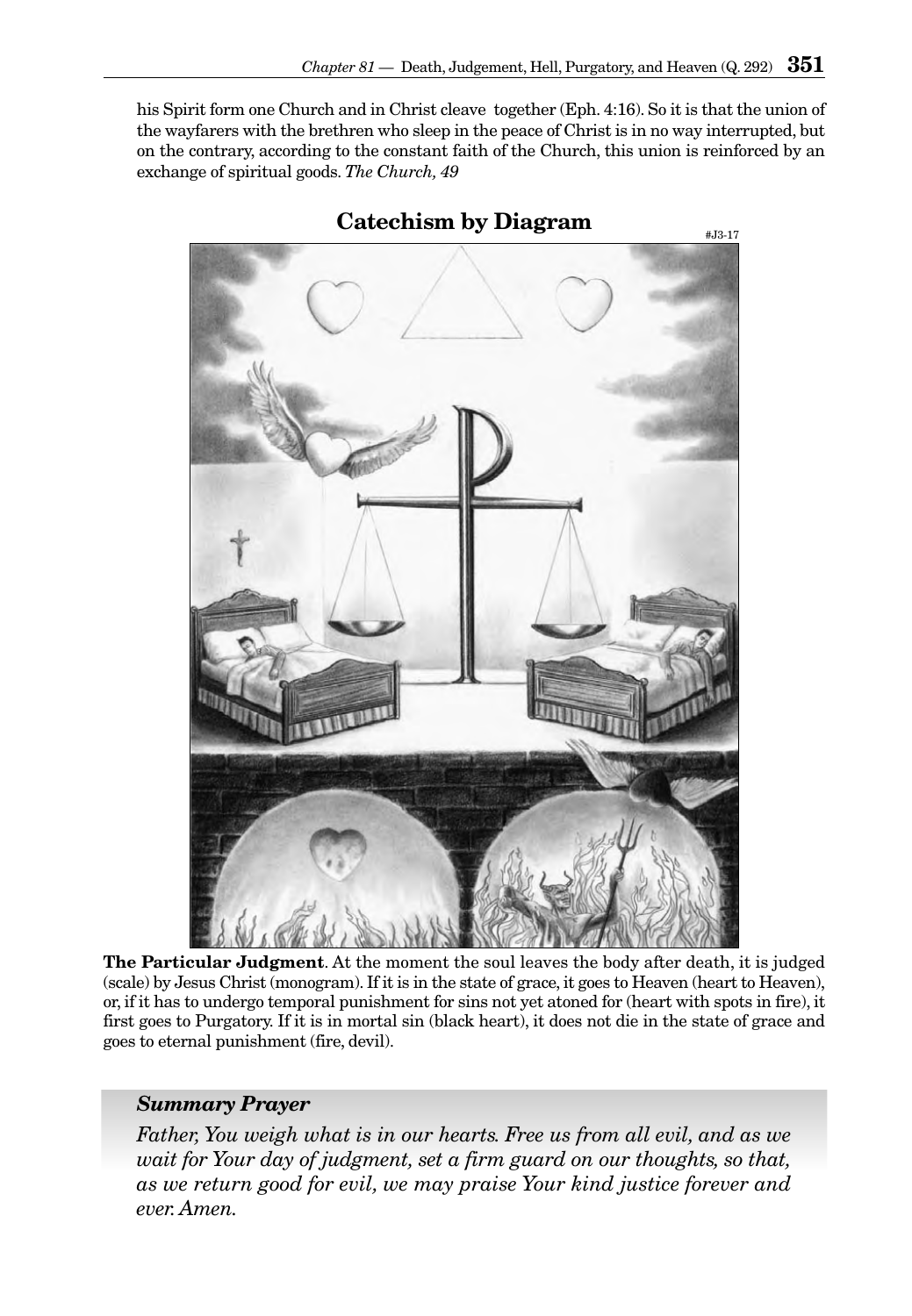## **Q. 293. What is hell?**

Hell is the eternal separation from God.

The person who dies in the state of mortal sin has deliberately torn himself from God during life and has died without that bond of union with God which we call sanctifying grace. He has no means by which to establish contact with God and has lost Him forever. He is in hell.

We know that in hell there is everlasting fire, because Jesus Himself said so. It is not the kind of fire we see on earth; earthly fire cannot afflict the soul, since the soul is a spirit. There is in hell a "pain of sense" of such a nature that it cannot be better described by any other word in our human language than by the word "fire." What matters most is the "pain of loss." The eternal separation from God constitutes the worst of hell's suffering. It will be extreme loneliness.

#### *Sacred Scripture*

And they shall go forth and look on the dead bodies of the men that have rebelled against me; for their worm shall not die, their fire shall not be quenched, and they shall be an abhorrence to all flesh. *Isaiah 66:24*

Then he will say to those at his left hand, "Depart from me, you cursed, into the eternal fire prepared for the devil and his angels…" And they will go away into eternal punishment, but the righteous into eternal life. *Matthew 25:41, 46*

#### *Catechism of the Catholic Church*

**1037** God predestines no one to go to hell;<sup>1</sup> for this, a willful turning away from God (a mortal sin) is necessary, and persistence in it until the end. In the Eucharistic liturgy and in the daily prayers of her faithful, the Church implores the mercy of God, who does not want "any to perish, but all to come to repentance"2 :"Father, accept this offering from your whole family. Grant us your peace in this life, save us from final damnation, and count us among those you have chosen."3

#### *Vatican Council II*

Since we know neither the day nor the hour, we should follow the advice of the Lord and watch constantly so that, when the single course of our earthly life is completed (cf. Heb. 9:27), we may merit to enter with him into the marriage feast and be numbered among the blessed (cf. Mt. 25:31-46) and not, like the wicked and slothful servants (cf. Mt. 25:26), be ordered to depart into the eternal fire (cf. Mt. 25:41), into the outer darkness where "men will weep and gnash their teeth" (Mt. 22:13 and 25:30). *The Church, 48*

## **Q. 294. What is Purgatory?**

Purgatory is a place of spiritual cleansing. Anyone who dies in the grace of God but is not free from all temporal punishment due to sins cannot go to heaven at once. Those who still have to do penance for their sins go first to Purgatory.

"But nothing unclean shall enter it [heaven], nor any one who practices abomination or falsehood, but only those who are written in the Lamb's book of life" (Revelation 21:27).

*For commentaries on each question with Cardinal Arinze, Sr. John Vianney and Fr. Straub (in Spanish), see Appendix E.*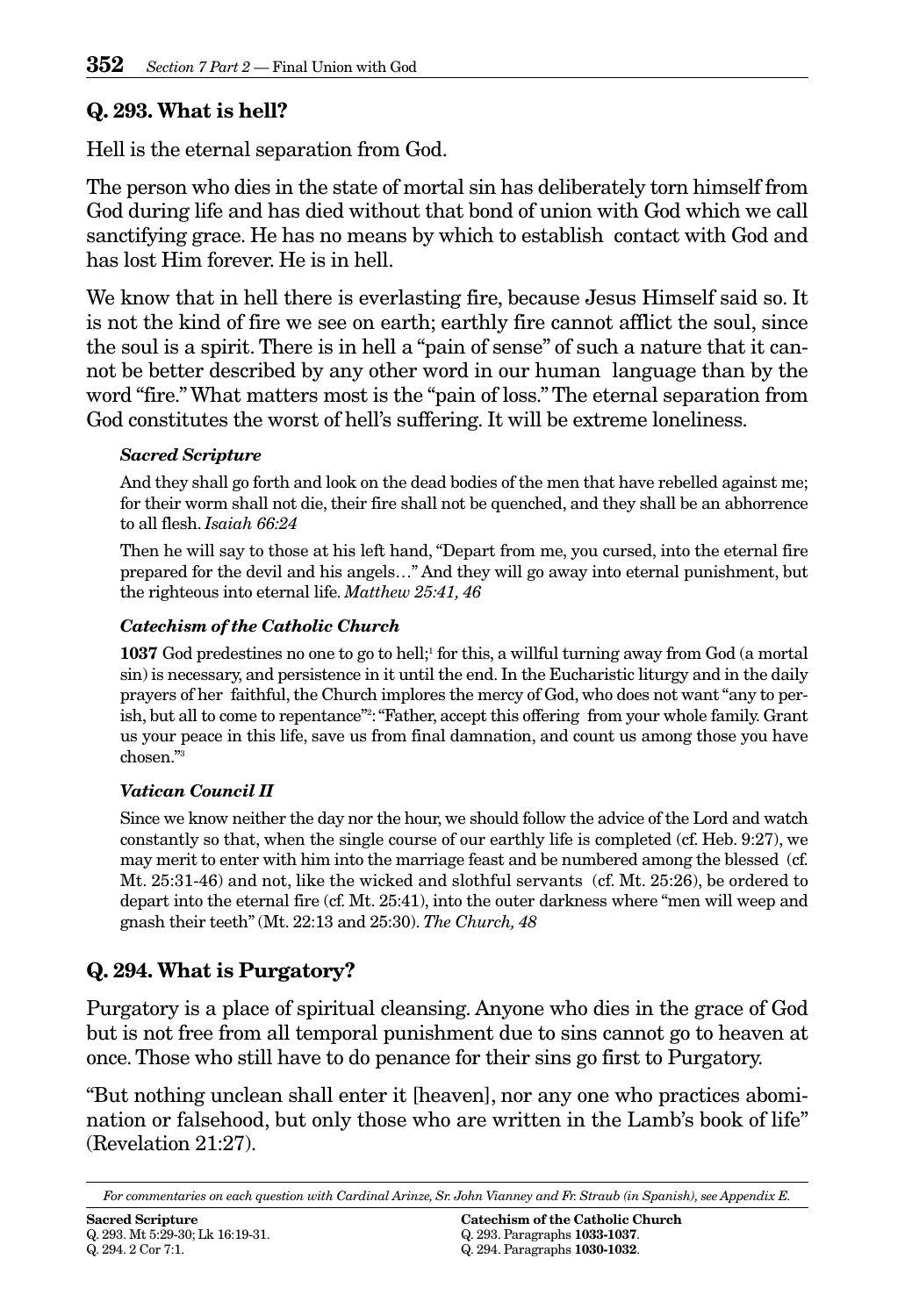Purification is a matter of purging the soul and of preparing it for the full perfection of the supernatural life, which it already possesses. The soul must complete what was lacking in its fidelity and honor to God on earth. The soul's final turning to God happens through suffering. The real element which effects this cleansing and fulfillment of the soul in Purgatory is its living love of God, which it possessed on leaving this life.

The soul in Purgatory is animated by an ardent desire for absolute holiness in order to please God. Purgatory will continue to exist until the whole world has been judged on the Last Day. After this final judgment, there will be nothing left but heaven and hell.



#### *Sacred Scripture*

Truly, I say to you, you will never get out till you have paid the last penny. *Matthew 5:26*

Each man's work will become manifest; for the Day will disclose it, because it will be revealed with fire, and the fire will test what sort of work each one has done. If the work which any man has built on the foundation survives, he will receive a reward. If any man's work is burned up, he will suffer loss, though he himself will be saved, but only as through fire. *1 Corinthians 3:13-15*

#### *Catechism of the Catholic Church*

**1030** All who die in God's grace and friendship, but still imperfectly purified, are indeed assured of their eternal salvation; but after death they undergo purification, so as to achieve the holiness necessary to enter the joy of heaven.

## **Q. 295. What is the Beatific Vision?**

The Beatific Vision is an immediate vision of God.

We believe that the just who have been made perfect through death and Purgatory are now in heaven, though they have neither risen in the body nor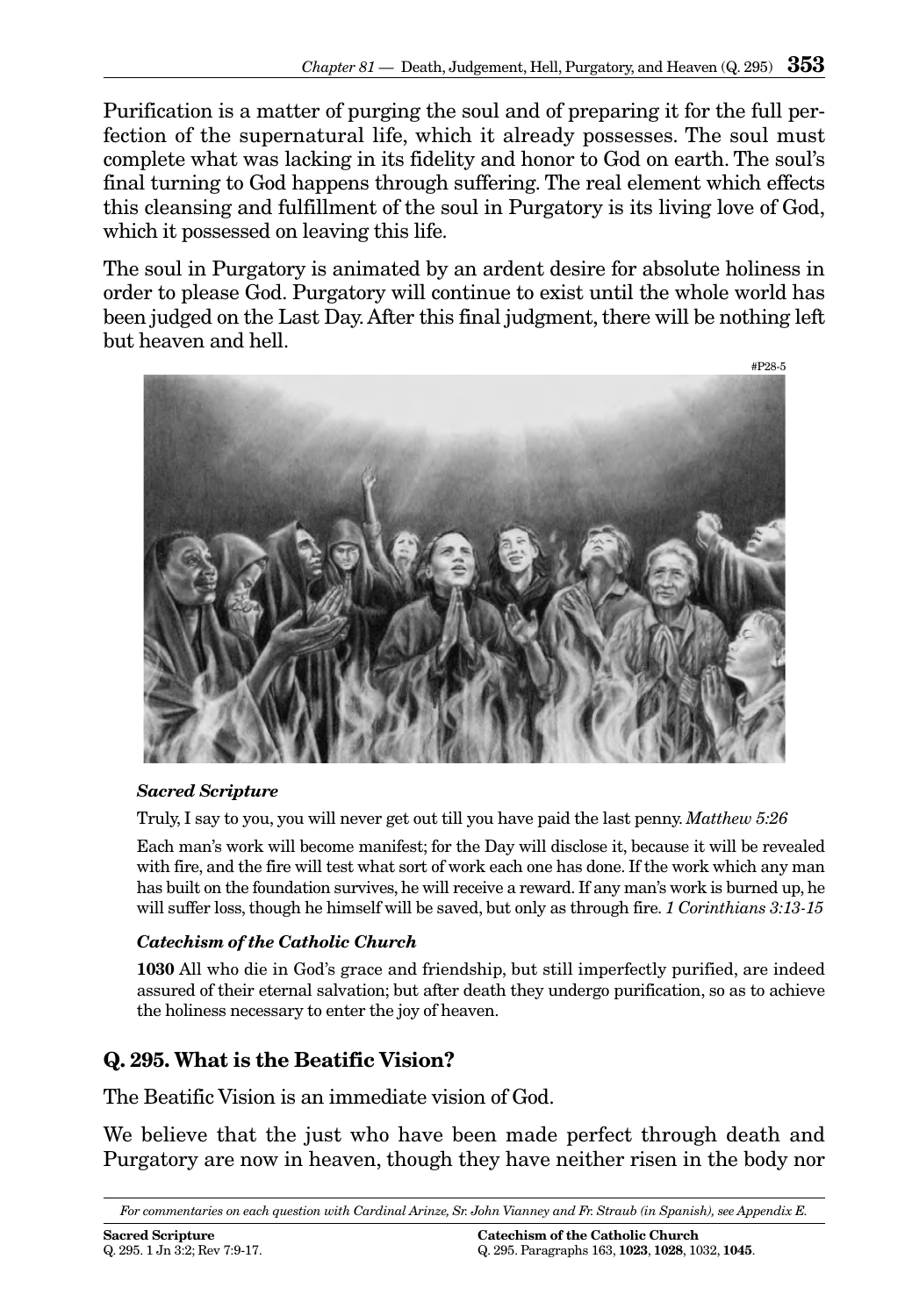undergone the final judgment.We are called to glorify God in heaven in a perfect manner by loving Him and surrendering ourselves to Him. God is the highest Good, Whom we shall not only know and love, but also live in, in a mysterious sharing of His life.

This face-to-face union with God is the happiness of heaven. God will give the saved or predestined a full flowering of supernatural life in heaven because He is infinitely merciful. They shall be with Him forever.

The Beatific Vision is a union with God. God possesses the soul and the soul possesses God in a unity which is so complete that it is infinitely beyond the happiness of any human love. This happiness is eternal; man was created for heaven, the only place where he can truly be happy.



#### *Sacred Scripture*

But, as it is written, "What no eye has seen, nor ear heard, nor the heart of man conceived, what God has prepared for those who love him." *1 Corinthians 2:9*

For now we see in a mirror dimly, but then face to face. Now I know in part; then I shall understand fully, even as I have been fully understood. *1 Corinthians 13:12*

#### *Catechism of the Catholic Church*

**1023** Those who die in God's grace and friendship and are perfectly purified live for ever with Christ. They are like God for ever, for they "see him as he is," face to face!: "By virtue of our apostolic authority, we define the following: According to the general disposition of God, the souls of all the saints… and other faithful who died after receiving Christ's holy Baptism (provided they were not in need of purification when they died,… or, if they then did need or will need some purification, when they have been purified after death,…) already before they take up their bodies again and before the general judgment—and this since the Ascension of our Lord and Savior Jesus Christ into heaven—have been, are and will be in heaven, in the heavenly Kingdom and celestial paradise with Christ, joined to the company of the holy angels. Since the Passion and death of our Lord Jesus Christ, these souls have seen and do see the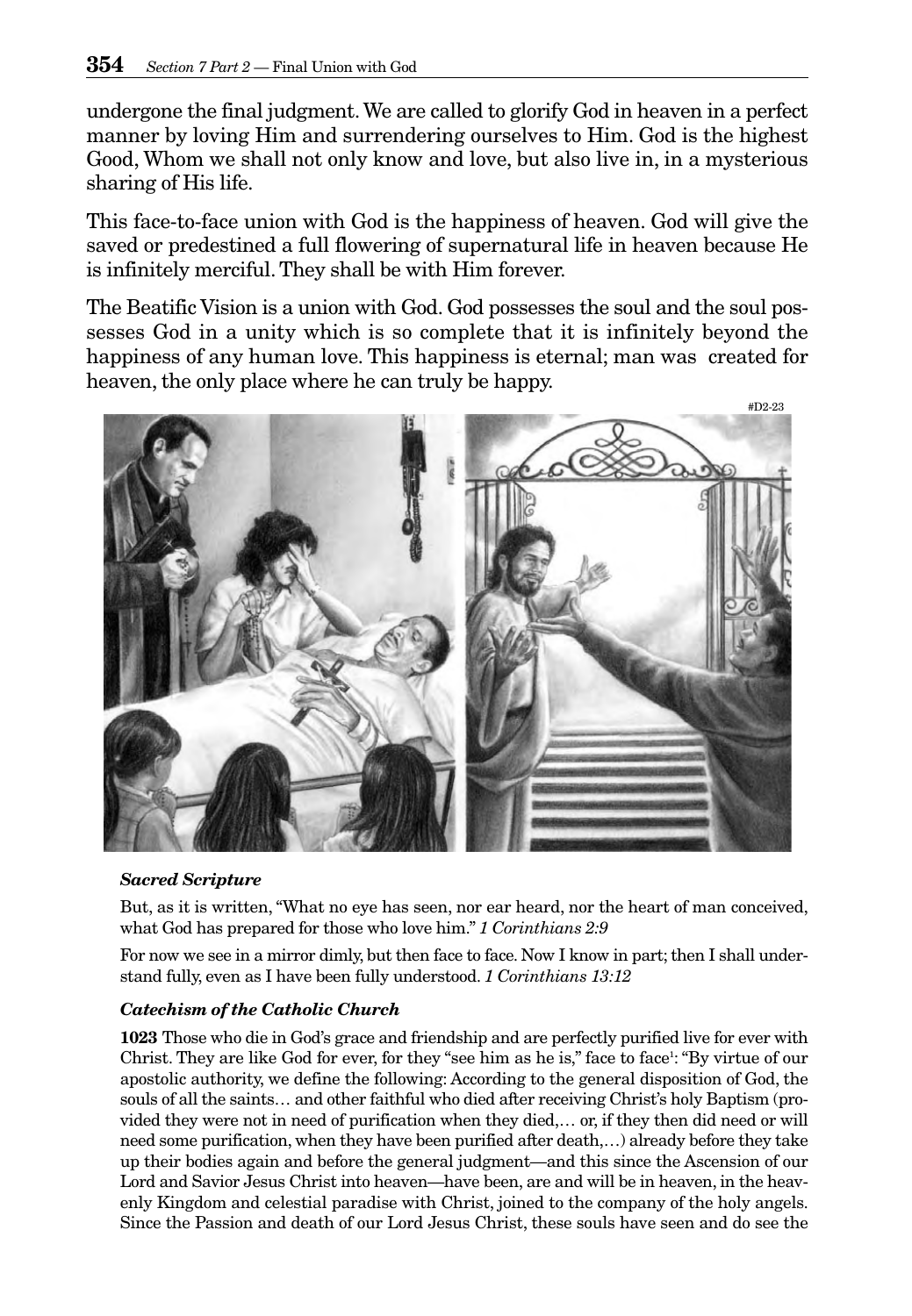divine essence with an intuitive vision, and even face to face, without the mediation of any creature."2

#### *Vatican Council II*

Christ won this victory when he rose to life, for by his death he freed man from death. Faith, therefore, with its solidly based teaching, provides every thoughtful man with an answer to his anxious queries about his future lot. At the same time it makes him able to be united in Christ with his loved ones who have already died, and gives hope that they have found true life with God. *Modern World, 18*

Animated and drawn together in his Spirit we press onwards on our journey towards the consummation of history which fully corresponds to the plan of his love:"to unite all things in him, things in heaven and things on earth" (Eph. 1:10). The Lord himself said: "Behold, I am coming soon, bringing my recompense, to repay every one for what he has done. I am the alpha and the omega, the first and the last, the beginning and the end" (Apoc. 22:12-13). *Modern World, 45*



**Catechism by Diagram**  $\text{H}_{\text{HH7-4}}$ 

**The Beatific Vision**. The degree of sanctifying grace will determine the degree of our happiness in heaven. In order that we may be capable of this direct vision of God, God (triangle) will give us a supernatural power that we call the Light of Glory, which can be given only to a soul already united with God by means of sanctifying grace. All will be perfectly happy (full containers) because they will possess God in proportion (variety of sizes) to the grace they possess (streams of graces coming from God and filling each container).